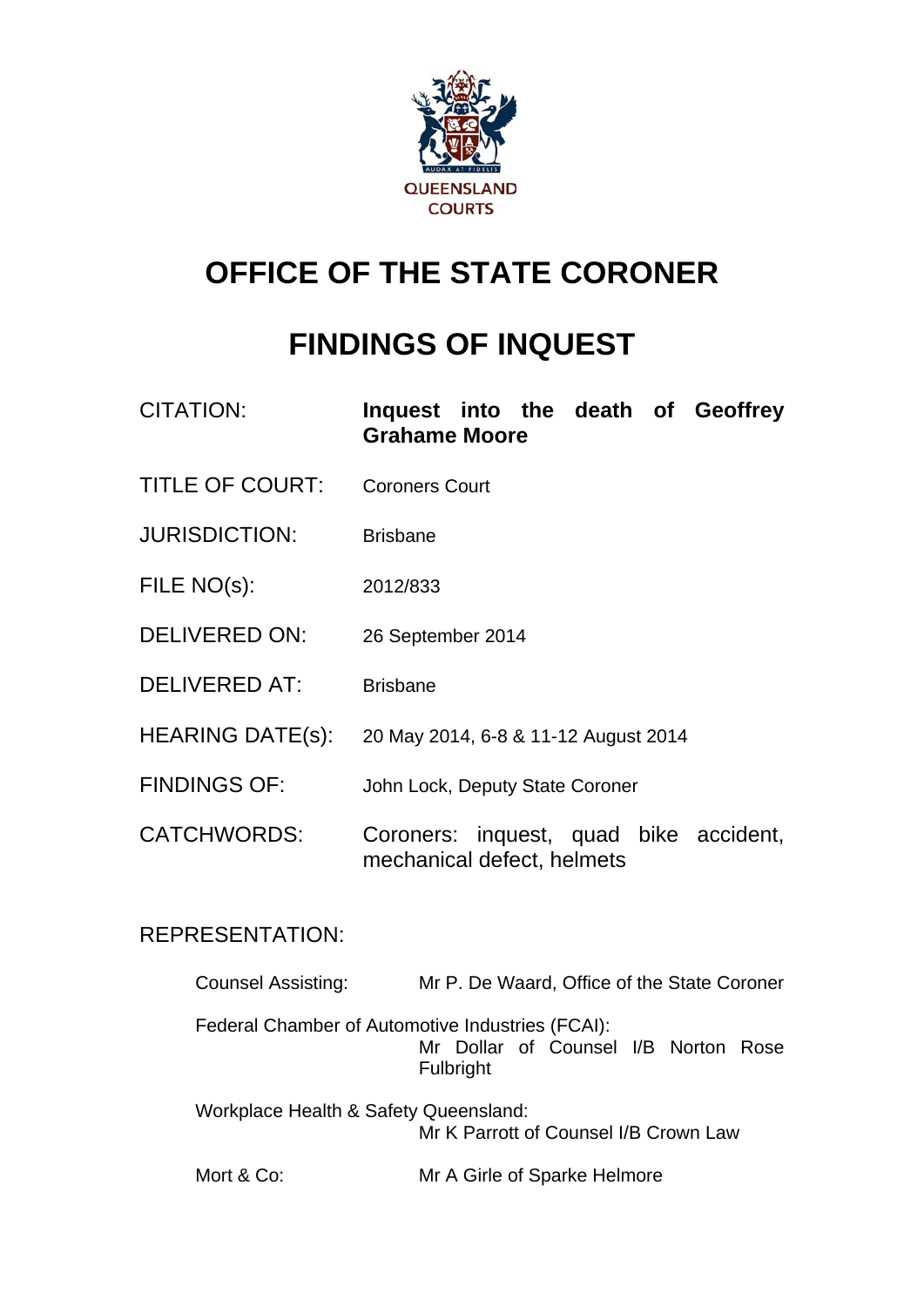## **Contents**

<span id="page-1-0"></span>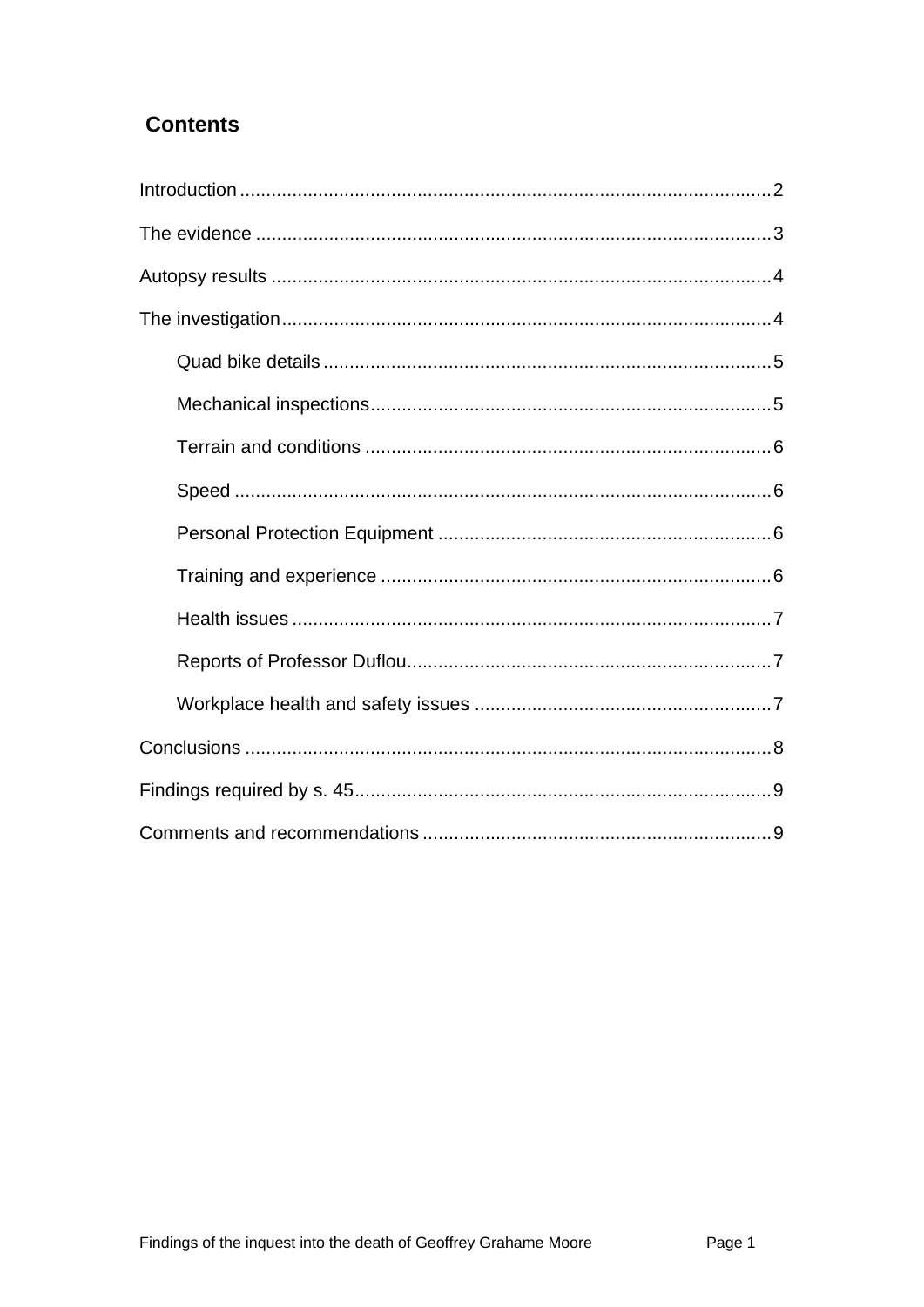## **Introduction**

l

<span id="page-2-0"></span>Approximately 170 deaths over the past decade have occurred in Australia and New Zealand whilst Quad Bikes were involved. Most of these have occurred in a rural setting and the leading cause of death on farms in Queensland has some involvement with a quad bike.<sup>[1](#page-1-0)</sup>

It is uncontroversial to say that a number of the statistical sources confirm that the majority of deaths occurred in the age group of  $10 - 19$  and a second highest age group for those over the age of 50.

Quad Bikes are essentially four wheeled motorbikes. They are motorised vehicles designed to travel on four low-pressure tires, having a seat designed to be straddled by the operator, and handlebars for steering control. They are used for both recreational purposes, either privately or in tourism, or for agricultural purposes. In Australia and New Zealand they are typically used in rural settings. They are utilised by search and rescue teams. In the United States of America they are also used in rural settings but the majority are used in a recreational setting.

Whatever may be said about their utility, they have become essential equipment on many farms. That being said, the evidence gathered during this multiple inquest raise many issues including the importance of active riding, good maintenance, use of correct tyre pressure, use of helmets, not allowing children to ride adult sized quad bikes, understanding the limitations of the vehicle and that tragic incidents can occur in quite benign conditions. The cases also emphasise the importance of riders making appropriate decisions.

Most standard quad bikes have no roll over protection system (ROPS). In broad terms, a ROPS is a cabin or roll bar structure on top of the quad bike, which incorporates a seatbelt to restrict movement outside the protective zone in the event of a roll over. Other possible protection mechanisms include Crush Protection Devices (CPD), which is a two bar or circular structure attached to the rear of the vehicle, which aims to provide a protective space in the event of a roll over, but without a seat belt. The utility of either device has been the subject of considerable debate.

Quad Bikes are referred to by the manufacturers and marketed to the public as 'All Terrain Vehicles' (ATVs). There has been some criticism of the use of that term.<sup>[2](#page-2-1)</sup> In this inquest it is intended to adopt the term Quad Bike, but I do so conscious of both arguments and simply use the term in this phase of the inquest because it is one known better to the general public in Australia.

There has been considerable research, studies, reports and investigations carried out by varying persons and organisations considering how to reduce the number of quad bike related accidents. Although there is considerable agreement in relation to a number of issues, there has been robust debate between the main protagonists and considerable difficulty in reaching a consensus as to how to move forward on some of the more contentious issues.

<sup>&</sup>lt;sup>1</sup> Lisa Crockett, *National Coronial Information System Database Search.* The report was dated up to 1 January 2013 and noted there is a possibility of underreporting due to filing errors and currently open investigations. The deaths involved in this inquest would not be included. By the time of the inquest the figures estimated were closer to 195. 2

<span id="page-2-1"></span><sup>&</sup>lt;sup>2</sup> Coroner John Olle, *Record of Investigation into Death of Thomas John Hutchings (2009)* State Coroner Victoria, case number 3067/02, p 4. Coroner HB Shortland, *An inquiry into the death of Carlos Mendoza,* Coroners Court New Zealand, CSU- 2010-WHG- 000185 at p 25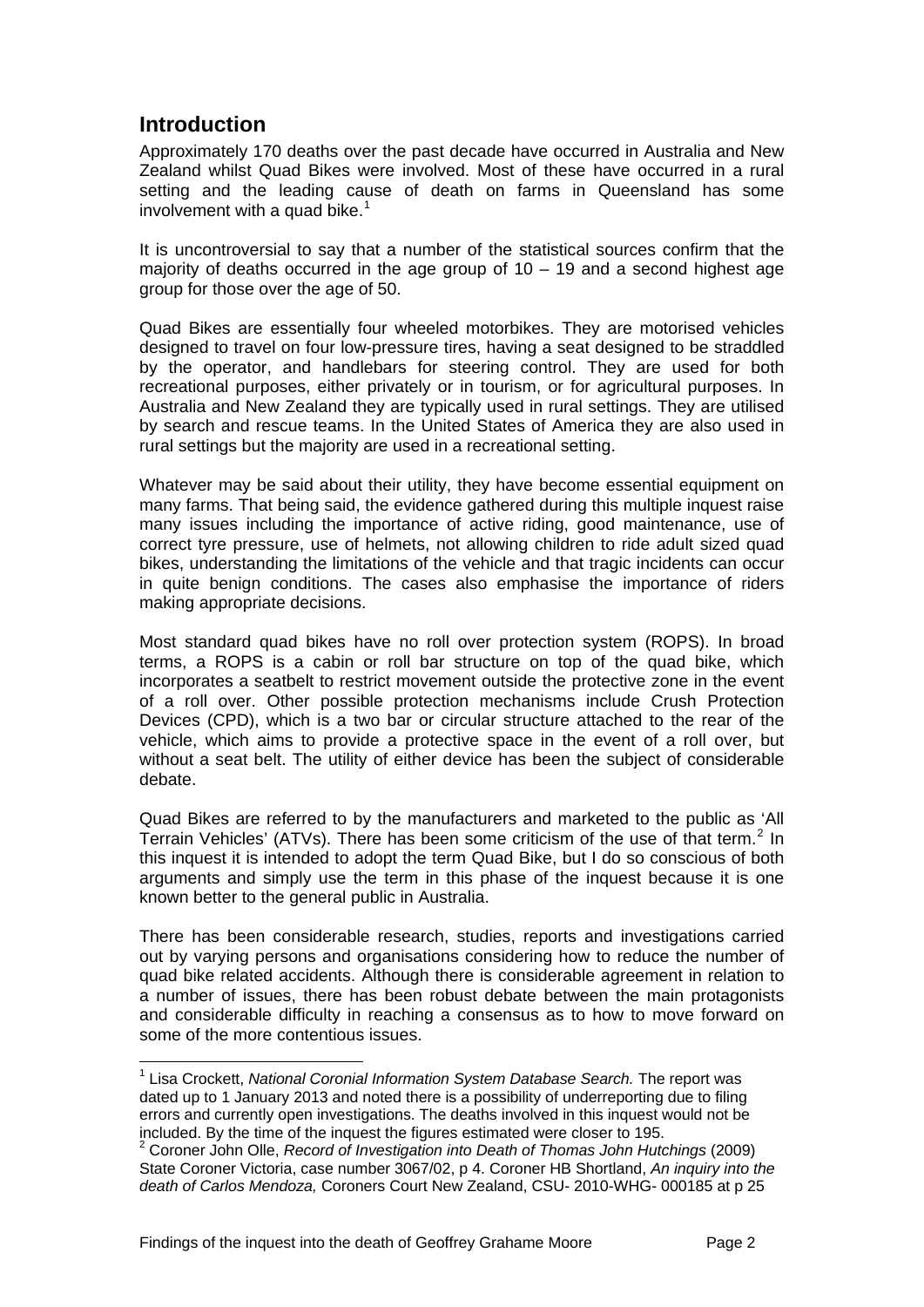This inquest will examine the circumstances of the deaths of nine individuals. Findings in relation to each of those cases will be made in the first phase of this inquest. In the second phase I will hear evidence concerning what recommendations should be made to help prevent deaths occurring in similar circumstances in future.

## <span id="page-3-0"></span>**The evidence**

- 1. Mr Geoffrey Moore was employed at the Mort & Co Feeders Pty Ltd Grassdale Feedlot as a Maintenance Supervisor. His duties included the oversight of on-site and off-site maintenance of plant and equipment. He was 51 years of age when he died at work as a result of crashing a faulty quad bike into a fence and it overturning. It is likely he was engaged in attempting to repair it.
- 2. The crash occurred between the hours of 2:30pm on Tuesday 6 March and 6:00am on Wednesday 7 March 2012. He died of massive head injuries.
- 3. Earlier, on Thursday 1 March 2012, a stockman at the business, Mr Hamish Pearce, rode the quad bike from the drafting shed. The quad bike was used for transport around the feedlot. Mr Pearce observed that the throttle was 'stuck', meaning that it was operating on full acceleration. It took him 60 – 70m to control the quad bike. He eventually stopped the quad bike and took it out of gear and restarted the quad bike. He did this to check if the throttle had become free. It had not and again it revved very high straight away. Mr Pearce had never experienced this problem with the quad bike before.
- 4. Mr Pearce turned the quad bike off and parked it on the side of the laneway, with the keys in the ignition. He then walked back to the shed and informed another worker by telephone. He thinks this was Ms Coralie Hawton, the Administration Co-ordinator of the business. He advised her that the quad bike had broken down.
- 5. The next day, on Friday 2 March 2012 at about 11:00am, another stockman, Mr Michael Craven, saw that the quad bike was parked at the end of the laneway and assumed that it had run out of fuel. He usually used that particular quad bike. He had last used it on Thursday morning and had not noticed any faults with it. He had also worked with Mr Pearce the day before and it does not appear that Mr Pearce mentioned anything about the faulty quad bike to him. Mr Craven informed Mr Young where the quad bike was parked and that it needed repair. He also says that he informed Mr Moore.
- 6. On Sunday 4 March 2012, Mr Pearce had a conversation with Mr Young to shift the quad bike. Mr Pearce towed the quad bike to the front of the workshop where Mr Moore worked. He was assisted by Ms Sarah Collins.
- 7. Mr Moore was last seen by a maintenance worker, Mr Samuel Tribe, on Tuesday 6 March 2012 at about 2:30pm. He was seen to be fit and healthy and was performing his usual duties.
- 8. Soon after, between about 2:55pm and 4:00pm, Mr Craven went to the workshop yard with Mr Steve Spencer to drop off some fencing equipment. He saw that the quad bike had been moved from the front of the workshop. He looked for Mr Moore to see if the quad bike was ready to be placed back into service but he could not find him. He noticed Mr Moore's dog wandering around the office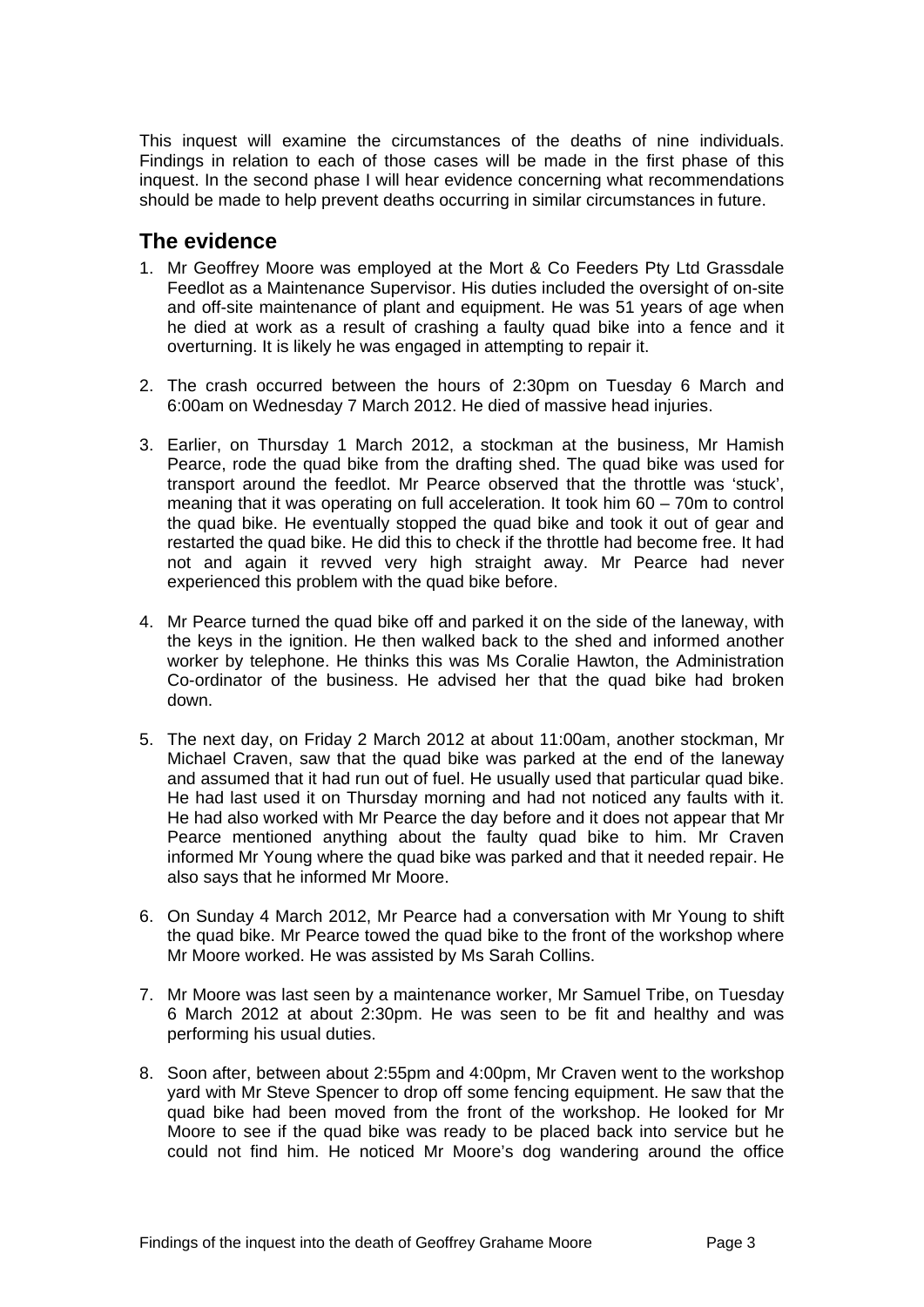looking lost. He thought this was unusual as he had never seen Mr Moore's dog in the office before.

- 9. The following morning at about 6:00am on Wednesday 7 March 2012, Mr Tribe arrived at the workshop. Usually when he arrived for work, the gates and shed were open but on that day both the yard gates and the shed were still closed. He returned back to the office and opened the gates and the shed with a spare key. Mr Moore's vehicle was at the workshop, though Mr Moore was not there. He looked around the yard when he noticed that the fence at the northern side of the workshop yard was broken. He observed the quad bike lying upside down. He went over to inspect and found Mr Moore laying on the ground several metres from the quad bike.
- 10. The quad bike had collided with the fence some 77m from the workshop. No tyre tracks could be made out but the direction of travel appears to have been from the shed towards the fence. Due to the location of piles of material that were stored in the yard, and the location of the impact zone with the fence, it appears that the quad bike must have veered to the left as it approached the fence.
- 11. The fence was a 2m high chain wire fence. The quad bike had gone through the fence and overturned about 2.6m past the fence. The quad bike was upside down; entangled in the fence, and facing back towards the shed at the time Mr Moore was discovered. Mr Moore was located on the ground 6.9m away from the overturned quad bike.
- 12. Emergency services were contacted and QAS attended first at 8:00am. A paramedic, Ms Tania Takken, issued a Life Extinct Form.
- 13. Police attended the scene that morning and commenced an investigation. There were no suspicious circumstances surrounding this death. Nor was there any evidence to suggest that Mr Moore had purposely harmed himself.

### <span id="page-4-0"></span>**Autopsy results**

- 14. An external autopsy was ordered and this was conducted on 9 March 2012 by a forensic pathologist, Dr Boris Terry, at the Toowoomba Hospital mortuary. Toxicology testing and a full body Computed Tomography scan were also undertaken. Toxicology analysis found no drugs or alcohol in Mr Moore's system.
- 15. The CT scan revealed multiple fractures of the skull and a large amount of intracranial gas, with some diffuse subarachnoid and intraventricular haemorrhage.
- 16.Dr Terry concluded that the medical cause of Mr Moore's death was: *massive head injuries*.

## <span id="page-4-1"></span>**The investigation**

- 17. Sergeant Stephen Ryan, Officer in Charge of the Millmerran Police Division, attended the scene on the morning of 7 March 2012 and commenced his investigation. Senior Constable Jason Lenz, from the Dalby Scenes of Crime Section, also attended the scene and took a series of photographs.
- 18. Sergeant Ryan submitted a police report to the Coroner dated 7 March 2012. He also produced a statement with his updated findings dated 21 November 2012.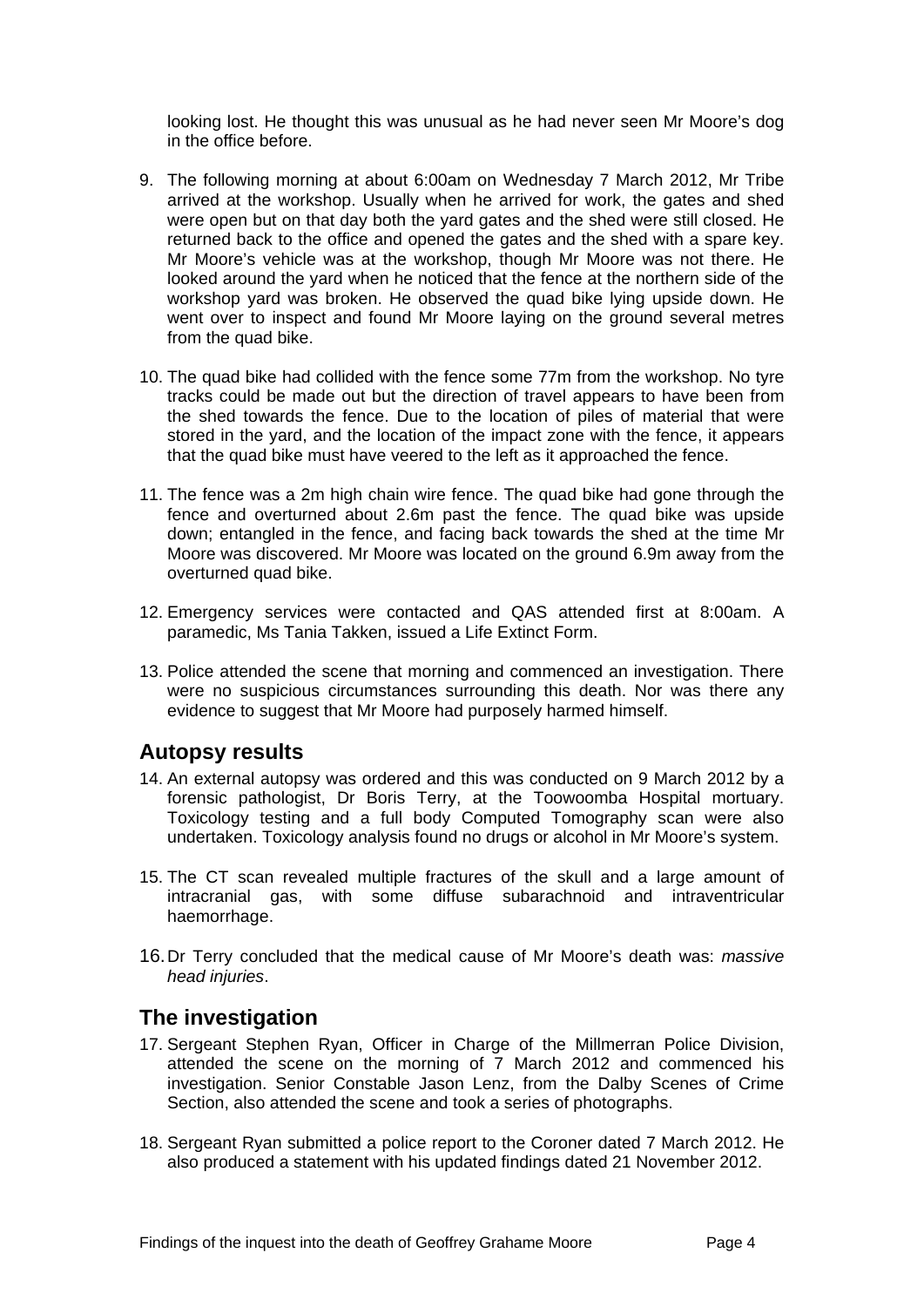## <span id="page-5-0"></span>**Quad bike details**

- 19. The quad bike involved was an automatic 2007 model Yamaha YFM350FAW, 350cc. It had been purchased new by Mort & Co either in 2007 or 2008.
- 20. There were no accessories or modifications to the quad bike. There was no CPD or ROPS installed on the quad bike.

#### <span id="page-5-1"></span>**Mechanical inspections**

#### *Police Inspection*

- 21. The quad bike was inspected by Mr Robert Manwaring of the Queensland Police Service Vehicle Inspection Unit, on 4 June 2012, some three months after the incident.
- 22. Mr Manwaring found a defect in the throttle system. The throttle control was inoperative so he removed the cover from the throttle control and found corrosion inside the housing. He disconnected the throttle cable from the control lever and found the control lever operating satisfactorily. He found that the throttle cable seized at close to the full throttle position.
- 23. Mr Manwaring noted that the quad bike had suffered impact damage to the right front guard and front cargo carrier. The handle bars were twisted forward. The left steering knuckle of the suspension had been damaged upon impact, though all other parts were connected and operational. The steering components were connected and operational. The tyres were in good order. The tyre pressures at the time of the incident are unknown.
- 24. As a result of his inspection, Mr Manwaring was of the opinion that the quad bike was in a dangerous mechanical condition at the time of the incident due to the throttle being seized in close to the full throttle position.

#### *Inspection of the quad bike by the Company Director of Dalby Moto*

- 25. The quad bike was sent by the police investigating officer for a second opinion to Dalby Moto. Dalby Moto had performed all major servicing and major repairs for the makes of quad bikes owned by Mort & Co that they distributed through their dealership. The Company Director, Mr Craig Hartley, provided a mechanical inspection report to police. He also provided oral evidence at the inquest.
- 26. Mr Hartley checked the service history of the quad bike. He noted that the quad bike had received a full major service in April 2011.
- 27. Mr Hartley noted during his inspection that the throttle cable was stuck in the open or full throttle position. He observed that there was considerable corrosion in the throttle housing and inner throttle cable. He was of the opinion that the corrosion was probably caused by the wet conditions that had prevailed over the Darling Downs area over the past 12 months or longer, as well as the damp and dirty conditions within a cattle feedlot. He was of the opinion that the corrosion may have been caused by the egress of water into the throttle cable via the thumb throttle. Over time, this would have caused the inner cable to seize.
- 28. Mr Hartley also noted that the rear foot brakes were not fully adjusted. The rear brake handle lever and front brake handle lever were operating effectively. He advised that this meant that if Mr Moore had applied the rear brakes by the foot lever only, he would not have been able to stop the quad bike under full throttle.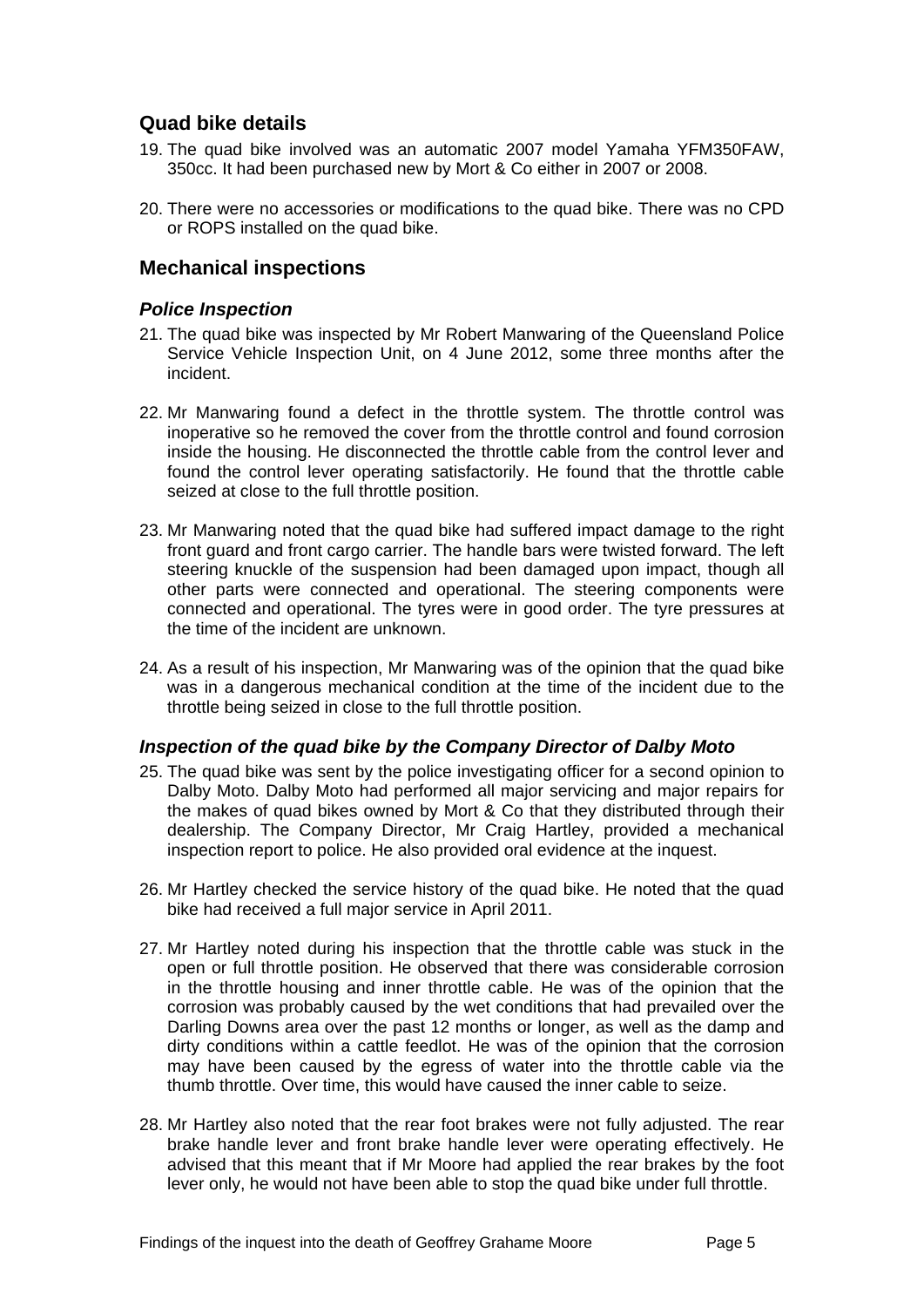29. The owner's manual recommended that the throttle system on the quad bike should be serviced by an authorised dealer every six months or 1,500km, whichever occurred first. Mr Hartley stated in oral evidence that he sent out six monthly notices to customers reminding them that their quad bikes were due for a service. Mr Scott Braund, the National Feedlot Services Manager of Mort & Co, advised that such notices would have been processed by the Site Manager at the Grassdale Feedlot. The quad bike had not been serviced by an authorised dealer for close to 12 months, although day to day maintenance would have been performed at the workshop.

#### <span id="page-6-0"></span>**Terrain and conditions**

- 30. The maintenance holding yard where the incident occurred was a flat surface made up of clay and gravel. The yard had a number of piles of material scattered throughout but there was a relatively straight open path from the concrete slab at the back of the workshop to the fence.
- 31. There was heavy rain on the afternoon and evening of 6 March 2012.
- 32. It is unknown whether the incident occurred in daylight or night time hours and it could have been raining at the time.

#### <span id="page-6-1"></span>**Speed**

33. Police were unable to determine what speed Mr Moore would have been travelling at the time of the incident. Mr Hartley advised during oral evidence that if the quad bike was at full throttle over a 70–80m distance, it could have achieved a speed of between 65–75km/h before colliding with the fence.

#### <span id="page-6-2"></span>**Personal Protection Equipment**

- 34. It was usual practice for Mr Moore to be working alone around machinery such as quad bikes. Mr Braund advised that it was expected he would ride quad bikes in order to diagnose problems for repair purposes.
- 35. Mr Braund further stated that helmets were compulsory for all employees riding quad bikes. The initial WHSQ Investigating Officer had been told by employees that some helmets were available but it was not a requirement to wear them.
- 36. A helmet was located at the scene between the quad bike and the shed, some 40m away from the quad bike. The helmet was not in the direct path of the likely direction of travel and appears to have been left there by someone else at another time.
- 37. No other helmet was found and it is apparent Mr Moore was not wearing a helmet at the time. Given he was probably commencing to test the quad bike the subsequent events may have been very unexpected.
- 38. Mr Moore was wearing boots, rugby style shorts and a thin long sleeved shirt at the time of the incident.

#### <span id="page-6-3"></span>**Training and experience**

39. Mr Braund advised that Mr Moore was never given any formal training in relation to operating and riding quad bikes. Informal training existed at the business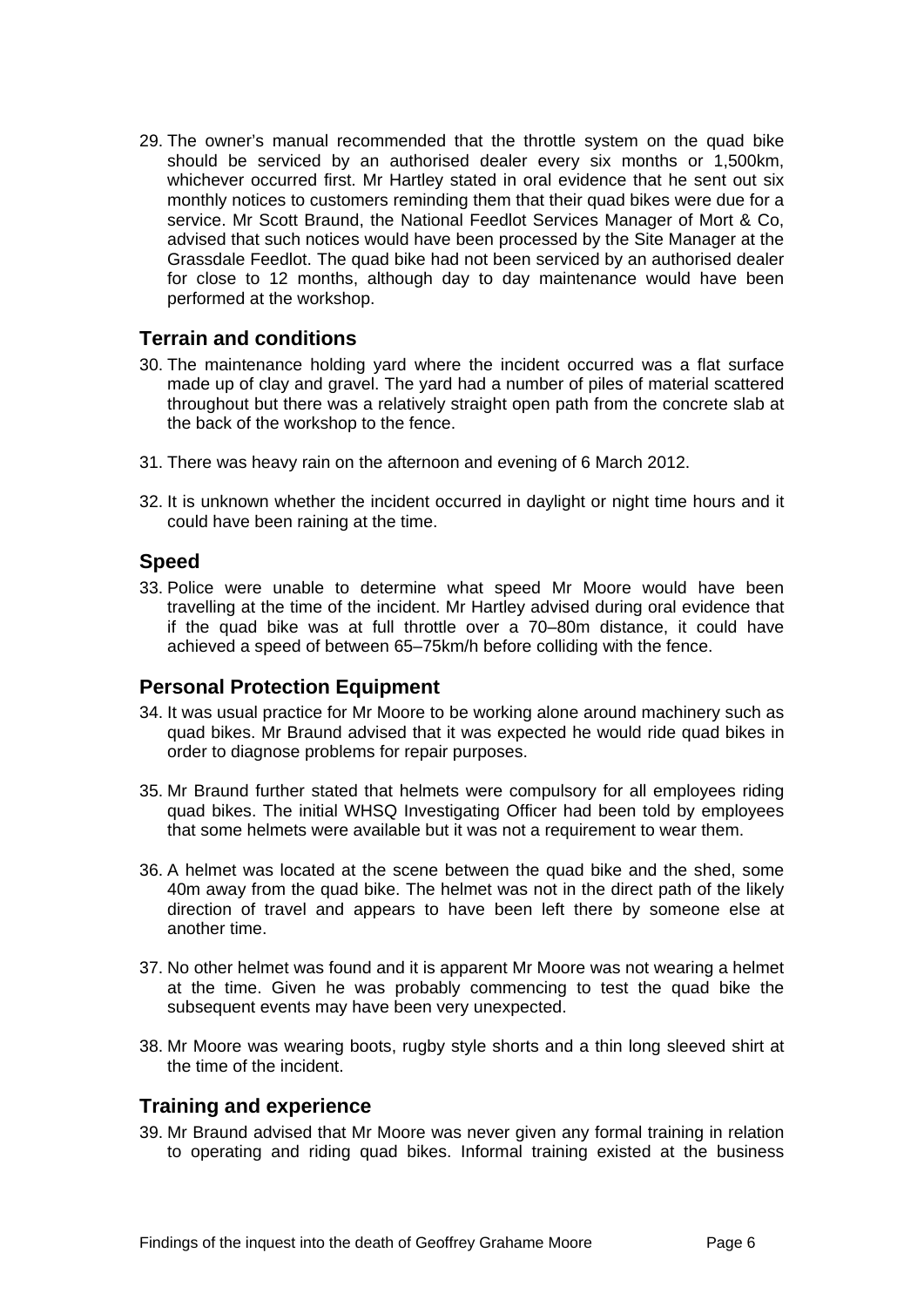whereby employees more familiar with quad bikes would assist other less familiar employees. It is unknown whether Mr Moore ever received informal training.

- 40. Mr Braund advised that the owner's manuals for machinery, including quad bikes, were held in a central location at the feedlot site. It was not compulsory for employees to familiarise themselves with the manuals before operating the quad bikes. It is unknown whether Mr Moore ever read the manual.
- 41. Mr Moore was expected to operate quad bikes in order to diagnose mechanical problems. It is uncertain whether he had extensive experience riding quad bikes.
- 42. Mr Moore had been working at the property for a number of years and he would have been familiar with the holding yard behind his workshop and the fact a fence was there.

#### <span id="page-7-0"></span>**Health issues**

- 43. Mr Moore had long term back pain with degenerative changes, which was being treated by Norspan patches; stable type II diabetes, complicated by peripheral neuropathy; and he was taking Champix as an aide to tobacco cessation.
- 44. Mr Moore's doctor, advised police that he had recently seen Mr Moore on 2 March 2012. He was in a very good mental state and his medical conditions were stable.

#### <span id="page-7-1"></span>**Reports of Professor Duflou**

- 45. Professor Duflou, a forensic pathologist in NSW was engaged by the legal representatives of the employer and provided three reports.
- 46. He concluded that Mr Moore likely died primarily of his injuries sustained during the collision. He did not exclude as a reasonable possibility that Mr Moore lost control of the quad bike because of a mechanical fault in the vehicle.
- 47. However, he also was of the view that it can reasonably be expected that Mr Moore had a number of conditions, which could have led to either partial or total incapacitation at the time he was riding the quad bike, and one or more of these conditions could reasonably be the cause of losing control of the vehicle.
- 48. He noted that Mr Moore had significant risk factors for cardiovascular disease including obesity, diabetes mellitus and heavy smoking. He was also known to have at least one complication of diabetes, being peripheral nephropathy. His medical records did not give any indication he had undergone formal investigation for cardiovascular disease.

#### <span id="page-7-2"></span>**Workplace health and safety issues**

- 49. This incident was extensively investigated by Workplace Health and Safety Queensland (WHSQ). An initial report was concluded by the Regional Investigations Manager, Ms Tara-Louise Bobf, and Regional Director, Mr David Spann, on 20 March 2013.
- 50. Mr Scott Munro was the first WSHQ investigator at the scene on 7 March 2011 and had made initial enquiries. He also provided oral evidence at the inquest. Mr Munro expressed concerns that Mort & Co: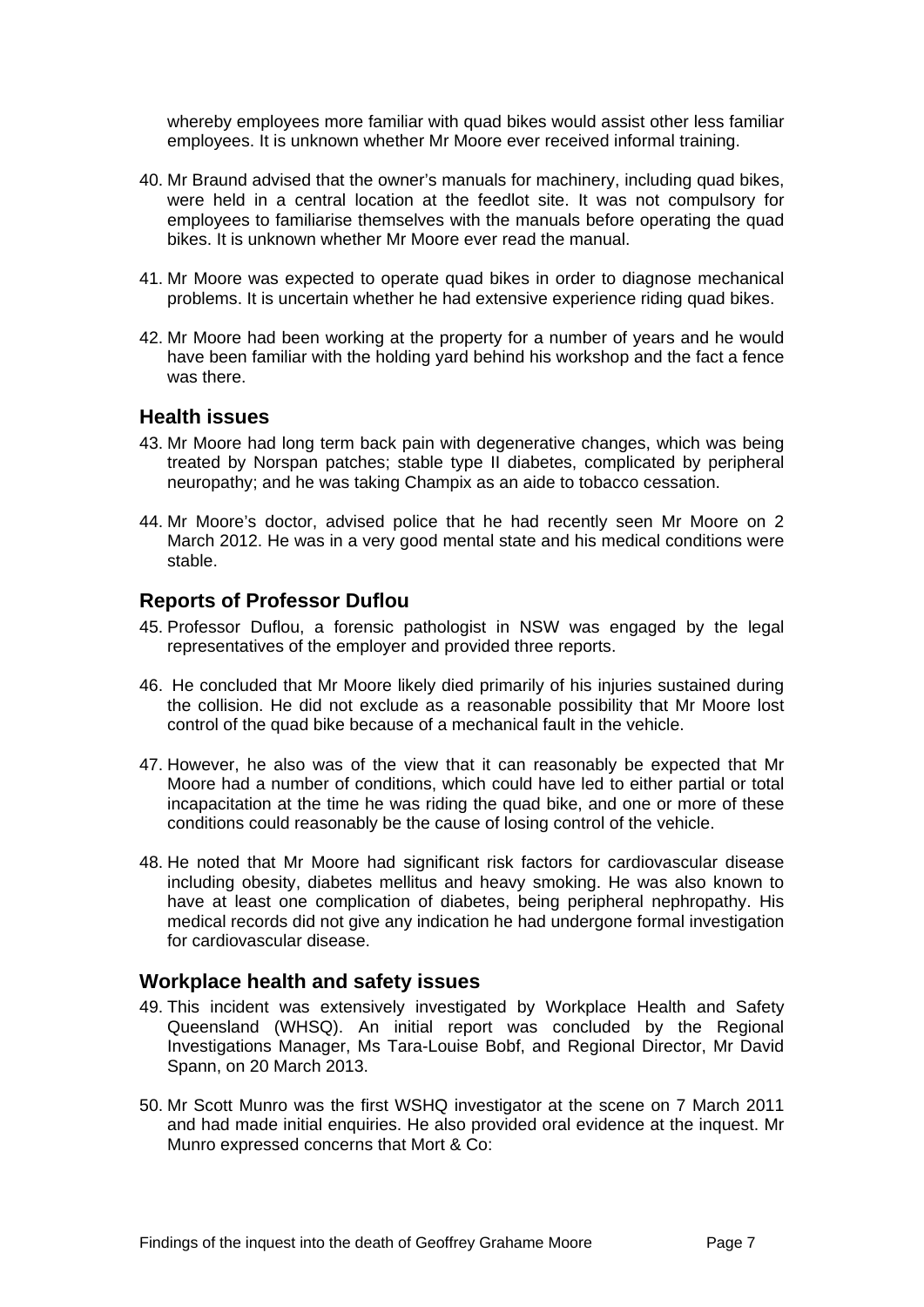- a. did not have a formal system of recording faults with machinery such as quad bikes. They relied on verbal communication. A maintenance spreadsheet was kept but it was used for job allocation, not for detailing faults;
- b. the faulty quad bike was left in the open for over 24 hours with the keys in the ignition. They did not have any specific processes in place to ensure that unsafe equipment was not used; and
- c. there was no formal training provided to employees in relation to the inspection and operation of quad bikes.
- 51. As a result of their initial investigation, WHSQ issued a prohibition notice to Mort and Co directing them to stop the activity of allowing workers to operate quad bikes without the provision and maintenance of a safe system of work.
- 52. In oral evidence, Mr Braund accepted Mr Munro's criticisms of their systems prior to Mr Moore's death. He explained that since the prohibition notice was issued, they had reviewed their systems and had remedied those deficiencies. Mort & Co also reassessed their need to utilise quad bikes as a transportation vehicle and have now opted to use 'side by side' vehicles in their place. Side by side vehicles are designed so that a rider is seated in the vehicle and controls it with a steering wheel, similar to how a driver sits in a small car. They are designed so a passenger can sit alongside the driver (hence the name 'side by side'). They normally have ROPS, seatbelts, and a relatively wide track and long wheelbase, providing a high degree of stability. They are increasingly being used on farms and workplaces in place of quad bikes, and are part of the 'fit for purpose' vehicle selection being promoted in a number of cases by quad bike industry groups and workplace regulators. Mort & Co came to the realisation that they had no real need for quad bikes, given their properties were on relatively flat terrain. Mr Braund agreed that it was about using the right tool for the job and they were after the additional safety benefits that side by side vehicles offered.

## <span id="page-8-0"></span>**Conclusions**

- 53. There is no doubt Mr Moore collided with a fence when he attempted to ride the quad bike, which had a faulty throttle cable. When inspected, if the throttle was placed in the full open position, it seized. The throttle was in the full open position when found at the scene and the evidence is it was at full revs at the time it stopped.
- 54. It was argued by the legal representatives for the employer that the only logical conclusion was that at the time Mr Moore drove into the fence, he was not conscious due to a medical incapacitation issue. The reports of Professor Duflou were relied upon. It was noted the inspection of the quad bike took place three months after the incident. There was no evidence that he attempted to skid or brake. There were no lacerations on his knuckles or injuries to his upper limbs, which were likely to occur if his arms were extended at the point of impact. The emergency stop button was in working order and clearly visible. The fact that Mr Moore rode in a near straight line 70m towards the fence was also referred to, although it was conceded there was evidence he may have veered slightly.
- 55. Whilst it is possible that Mr Moore could have suffered from a medical incident at the time of the accident, the evidence to support this is based largely on conjecture. It is accepted that the finding of corrosion in the throttle assembly was